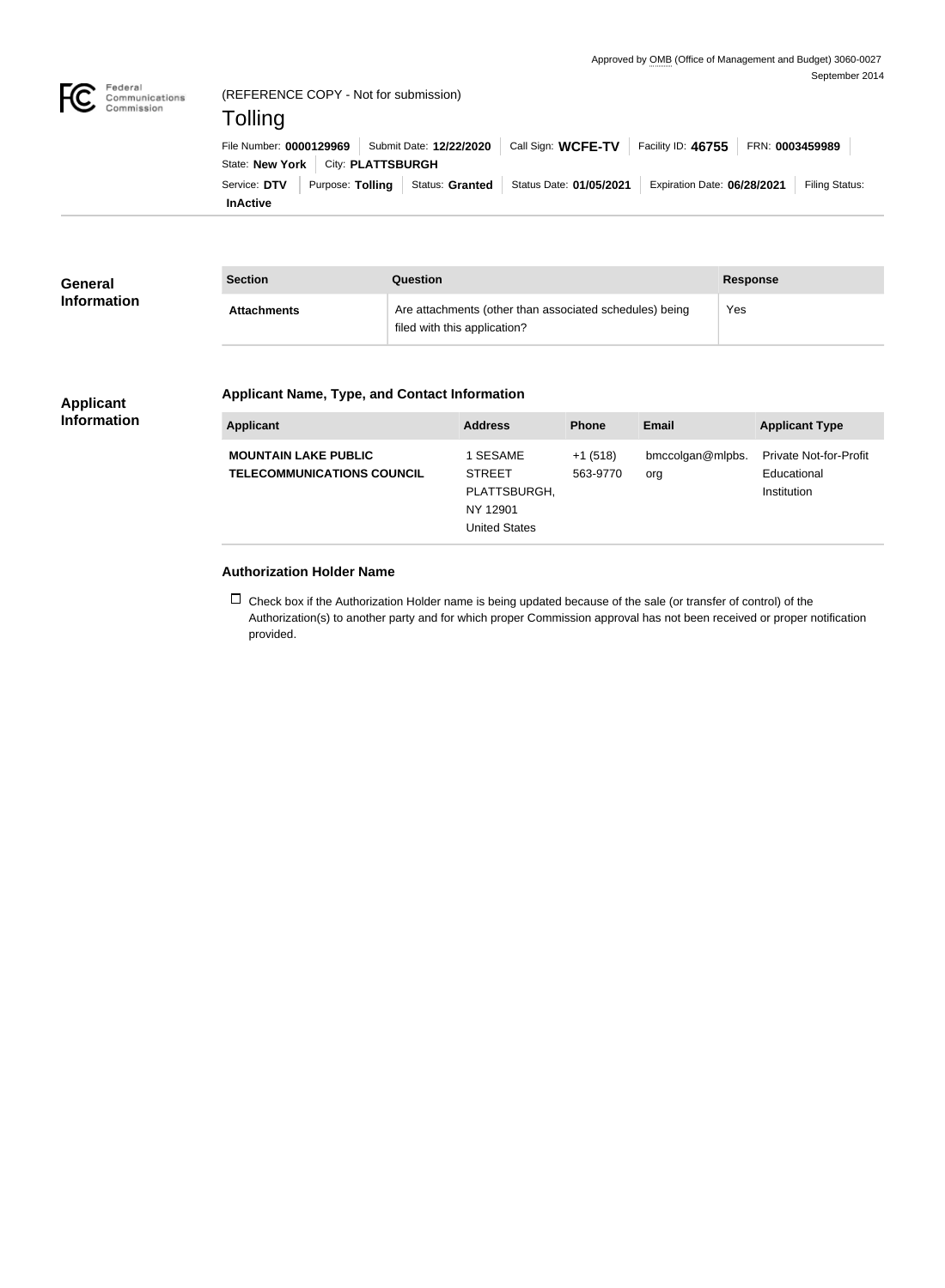| <b>Contact</b>                | <b>Contact Name</b>                                                                                                  | <b>Address</b>                                                                                                     | <b>Phone</b>          | Email                                  | <b>Contact Type</b>         |
|-------------------------------|----------------------------------------------------------------------------------------------------------------------|--------------------------------------------------------------------------------------------------------------------|-----------------------|----------------------------------------|-----------------------------|
| <b>Representatives</b><br>(4) | Joseph M. Davis, P.E<br><b>Consulting Engineer</b><br>Chesapeake RF Consultants,<br>LLC                              | 207 Old Dominion<br>Road<br>Yorktown, VA 23692<br><b>United States</b>                                             | $+1(703)$<br>650-9600 | Joseph.Davis@RF-consultants.<br>com    | Technical<br>Representative |
|                               | <b>Margaret Miller</b><br><b>GRAY MILLER PERSH LLP</b>                                                               | Margaret L. Miller<br>2233 Wisconsin<br>Avenue, NW<br>Suite 226<br>Washington, DC<br>20007<br><b>United States</b> | $+1(202)$<br>776-2914 | Mmiller@GRAYMILLERPERSH.<br><b>COM</b> | Legal<br>Representative     |
|                               | <b>WILLIAM ROGERS</b><br><b>DIRECTOR OF ENGINEERING</b><br>Mountain Lake Public<br><b>Telecommunications Council</b> | <b>1 SESAME STREET</b><br>PLATTSBURGH, NY<br>12901<br><b>United States</b>                                         | $+1(518)$<br>563-9770 | TROGERS@MLPBS.ORG                      | Technical<br>Representative |
|                               | <b>Derek Teslik</b><br>Gray Miller Persh LLP                                                                         | Derek Teslik<br>2233 Wisconsin Ave<br>NW Ste 226<br>Washington, DC<br>20007<br><b>United States</b>                | $+1(202)$<br>559-7489 | dteslik@graymillerpersh.com            | Legal<br>Representative     |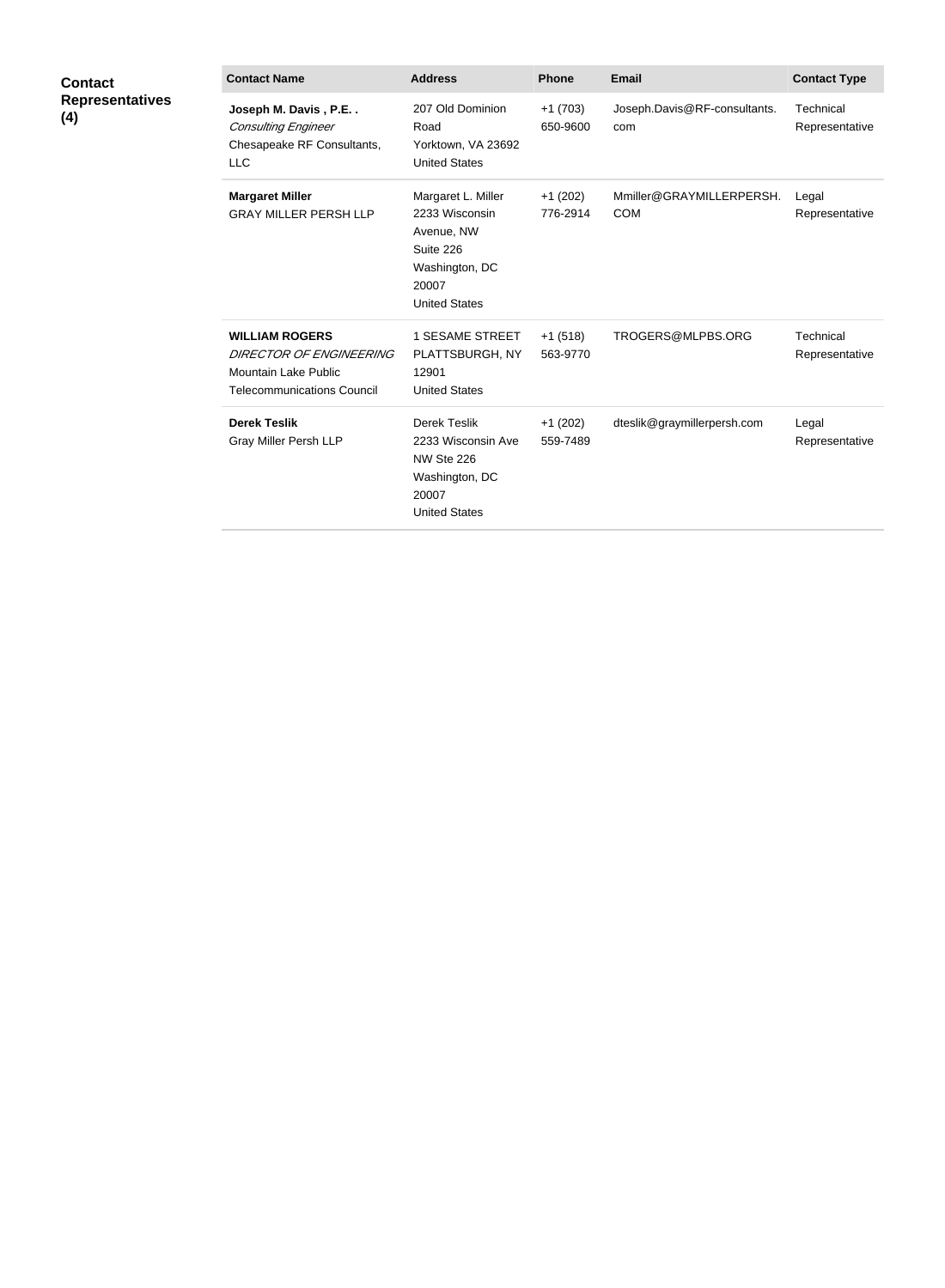## **Tolling Questions**

| <b>Section</b>                                                       | Question                                                                                     | <b>Response</b> |
|----------------------------------------------------------------------|----------------------------------------------------------------------------------------------|-----------------|
| Applicant certifies that construction cannot<br>be completed due to: | Legal reasons beyond station's control (e.g., litigation,<br>international coordination):    |                 |
|                                                                      | Severe financial hardship (e.g., bankruptcy, negative cash<br>flow):                         |                 |
|                                                                      | other reasons (e.g., natural disasters):                                                     | Yes             |
|                                                                      | Has the construction period for this station been previously<br>extended?                    | Yes             |
|                                                                      | Applicant requests that the time within which to complete<br>construction be extended until: | 10/04<br>/2021  |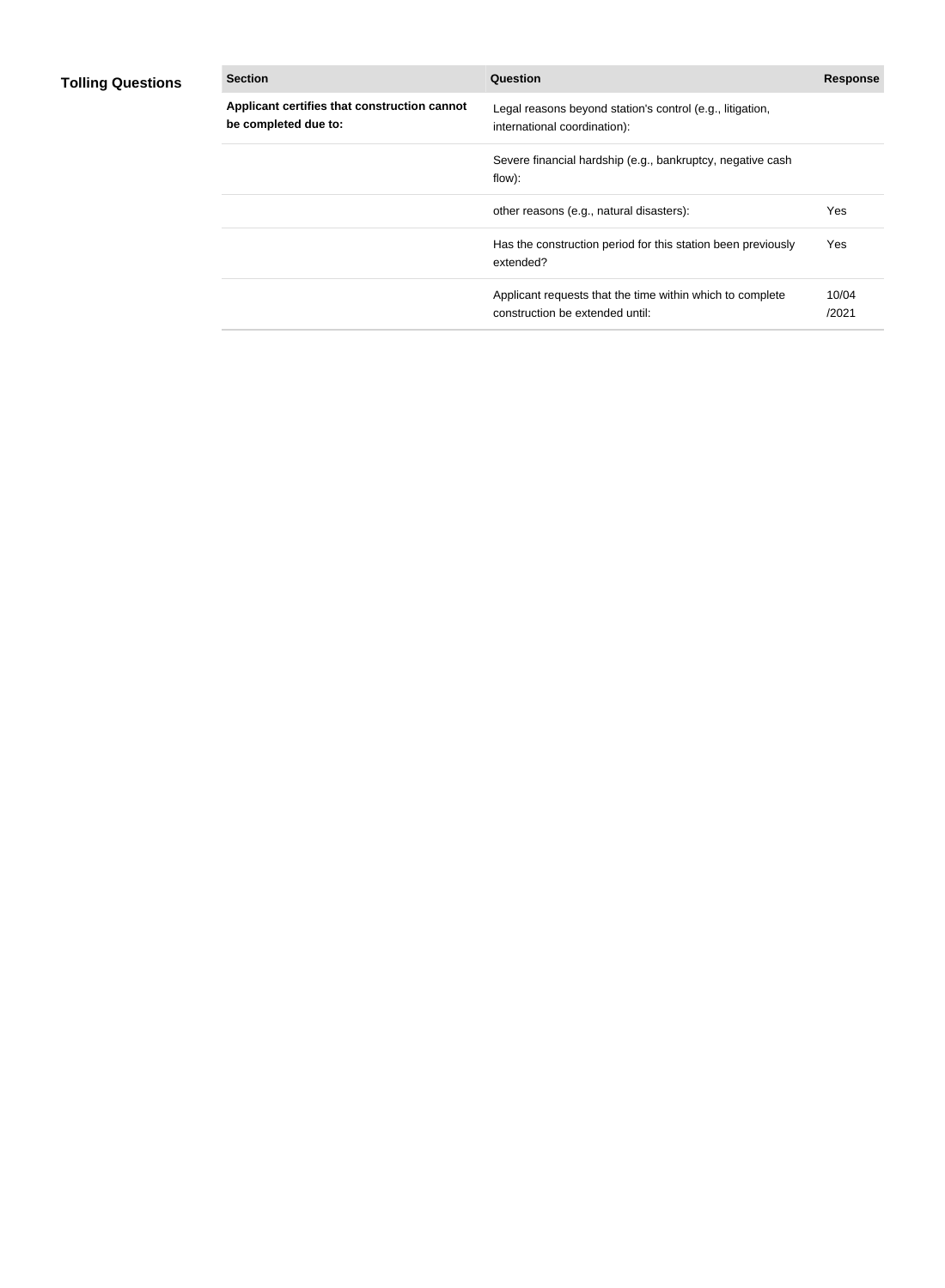| <b>Certification</b> | <b>Section</b>                                    | Question                                                                                                                                                                                                                                                                                                                                                                                                                                                                                                                                                                                                                                                                                                                                                                                                                                                  | <b>Response</b>                                                       |
|----------------------|---------------------------------------------------|-----------------------------------------------------------------------------------------------------------------------------------------------------------------------------------------------------------------------------------------------------------------------------------------------------------------------------------------------------------------------------------------------------------------------------------------------------------------------------------------------------------------------------------------------------------------------------------------------------------------------------------------------------------------------------------------------------------------------------------------------------------------------------------------------------------------------------------------------------------|-----------------------------------------------------------------------|
|                      | <b>General Certification</b><br><b>Statements</b> | The Applicant waives any claim to the use of any particular<br>frequency or of the electromagnetic spectrum as against the<br>regulatory power of the United States because of the<br>previous use of the same, whether by authorization or<br>otherwise, and requests an Authorization in accordance with<br>this application (See Section 304 of the Communications Act<br>of 1934, as amended.).                                                                                                                                                                                                                                                                                                                                                                                                                                                       |                                                                       |
|                      |                                                   | The Applicant certifies that neither the Applicant nor any<br>other party to the application is subject to a denial of Federal<br>benefits pursuant to §5301 of the Anti-Drug Abuse Act of<br>1988, 21 U.S.C. §862, because of a conviction for<br>possession or distribution of a controlled substance. This<br>certification does not apply to applications filed in services<br>exempted under §1.2002(c) of the rules, 47 CFR. See §1.<br>2002(b) of the rules, 47 CFR §1.2002(b), for the definition of<br>"party to the application" as used in this certification §1.2002<br>(c). The Applicant certifies that all statements made in this<br>application and in the exhibits, attachments, or documents<br>incorporated by reference are material, are part of this<br>application, and are true, complete, correct, and made in<br>good faith.   |                                                                       |
|                      | <b>Authorized Party to Sign</b>                   | <b>FAILURE TO SIGN THIS APPLICATION MAY RESULT IN</b><br>DISMISSAL OF THE APPLICATION AND FORFEITURE<br>OF ANY FEES PAID<br>Upon grant of this application, the Authorization Holder may<br>be subject to certain construction or coverage requirements.<br>Failure to meet the construction or coverage requirements<br>will result in automatic cancellation of the Authorization.<br>Consult appropriate FCC regulations to determine the<br>construction or coverage requirements that apply to the type<br>of Authorization requested in this application.<br>WILLFUL FALSE STATEMENTS MADE ON THIS FORM<br>OR ANY ATTACHMENTS ARE PUNISHABLE BY FINE AND<br>/OR IMPRISONMENT (U.S. Code, Title 18, §1001) AND/OR<br>REVOCATION OF ANY STATION AUTHORIZATION (U.S.<br>Code, Title 47, §312(a)(1)), AND/OR FORFEITURE (U.S.<br>Code, Title 47, §503). |                                                                       |
|                      |                                                   | I certify that this application includes all required and<br>relevant attachments.                                                                                                                                                                                                                                                                                                                                                                                                                                                                                                                                                                                                                                                                                                                                                                        | Yes                                                                   |
|                      |                                                   | I declare, under penalty of perjury, that I am an authorized<br>representative of the above-named applicant for the<br>Authorization(s) specified above.                                                                                                                                                                                                                                                                                                                                                                                                                                                                                                                                                                                                                                                                                                  | <b>William Rogers</b><br><b>Director of Engineering</b><br>12/22/2020 |